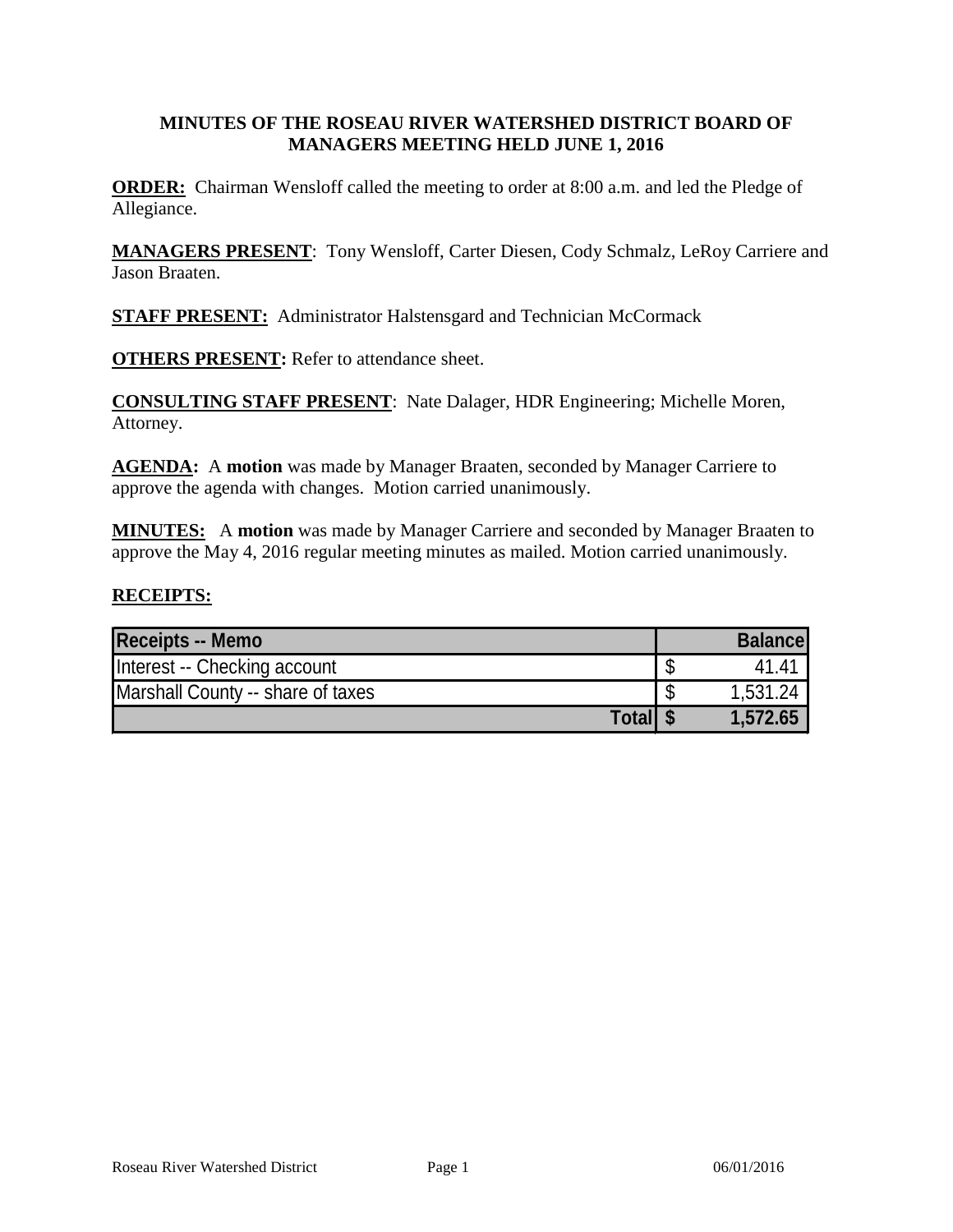| <b>Bills</b>                                                   | <b>Amount</b>           |           |
|----------------------------------------------------------------|-------------------------|-----------|
| Tracy Halstensgard -- wages                                    | \$                      | 4,228.24  |
| Torin McCormack -- wages                                       | $\overline{\$}$         | 4,487.24  |
| Tracy Halstensgard -- mileage and reimbursement                | $\overline{\$}$         | 143.64    |
| Torin McCormack -- mileage and reimbursement                   | $\overline{\$}$         | 342.90    |
| Brady Castle -- wages & mileage                                | $\overline{\$}$         | 1,102.88  |
| LeRoy Carriere -- per diem & expenses                          | $\overline{\$}$         | 138.53    |
| Carter Diesen -- per diem & expenses                           | $\overline{\$}$         | 259.63    |
| Jason Braaten -- per diem & expenses                           | $\overline{\$}$         | 162.29    |
| Cody Schmalz -- per diem & expenses                            | $rac{6}{3}$             | 120.56    |
| Tony Wensloff -- per diem & expenses                           |                         | 235.33    |
| PERA -- employer / employee contribution                       | $\overline{\$}$         | 1,483.22  |
| Internal Revenue Service -- withholding                        | $\overline{\$}$         | 3,885.31  |
| MN State withholding -- Payroll tax withheld                   | $\overline{\$}$         | 685.00    |
| Sjobergs TV -- internet access                                 | $\overline{\$}$         | 50.04     |
| Marco -- copier maintenance                                    | $\overline{\$}$         | 51.62     |
| Minnesota Energy -- natural gas bill                           | $\overline{\$}$         | 91.50     |
| CenturyLink -- phone service                                   | $\overline{\$}$         | 115.54    |
| City of Roseau -- utilities                                    |                         |           |
| HDR engineering -- invoices for 3/17/16 to 4/30/16             | \$                      | 42,520.02 |
| RRWMA - \$11,817.20; Lake Bottom - \$30,702.82;                |                         |           |
| Roseau Ace Hardware -- WMA & misc. supplies                    | $\overline{\mathbb{S}}$ | 110.22    |
| Cardmember Services -- soil probe & ranger gas                 | \$                      | 425.03    |
| Roseau Times Region -- notice & employment ad                  | $\overline{\$}$         | 96.05     |
| Moren Law Office -- May legal fees                             | $\overline{\$}$         | 450.00    |
| Houston Engineering -- Beltrami Project (RCPP pre-planning)    | $\overline{\$}$         | 8,151.95  |
| SFM -- Workers Comp Ins.                                       | $\overline{\$}$         | 463.00    |
| Auto-owners insurance -- office content                        | $\overline{\$}$         | 350.60    |
| Thibert Chevrolet -- mud flaps                                 | $\overline{\$}$         | 75.00     |
| Carlson Prairie Seed -- seed for RRWMA mitigation sites        | $\overline{\$}$         | 15,210.00 |
| Solinst Canada Ltd -- data loggers for RRWMA mitigation sites  | $\overline{\mathbf{S}}$ | 1,608.44  |
| Quality Printing -- Roseau Lake open house postcards           | $\overline{\$}$         | 602.78    |
| ODC Inc -- staking lathe                                       | $\overline{\$}$         | 20.85     |
| South 89 Farms -- side water inlet cost share (2015 agreement) | $\overline{\$}$         | 1,441.25  |
| Citizens State Bank -- postcard postage                        | $\overline{\$}$         | 784.38    |
| Total \$                                                       |                         | 89,893.04 |

**BILLS:** A motion was made by Manager Diesen to pay the normal monthly bills, seconded by Manager Carriere. Motion carried unanimous.

# **PERMITS:**

Technician McCormack discussed permit #16-04 (Rick Solberg). After discussion, a **motion** was made by Manager Carriere, seconded by Manager Braaten to approve the permit. Motion carried unanimously.

Technician McCormack discussed permit #16-05 (MN DNR - Forestry). After discussion, a **motion** was made by Manager Diesen, seconded by Manager Schmalz to approve the permit. Motion carried unanimously.

Roseau River Watershed District Page 2 06/01/2016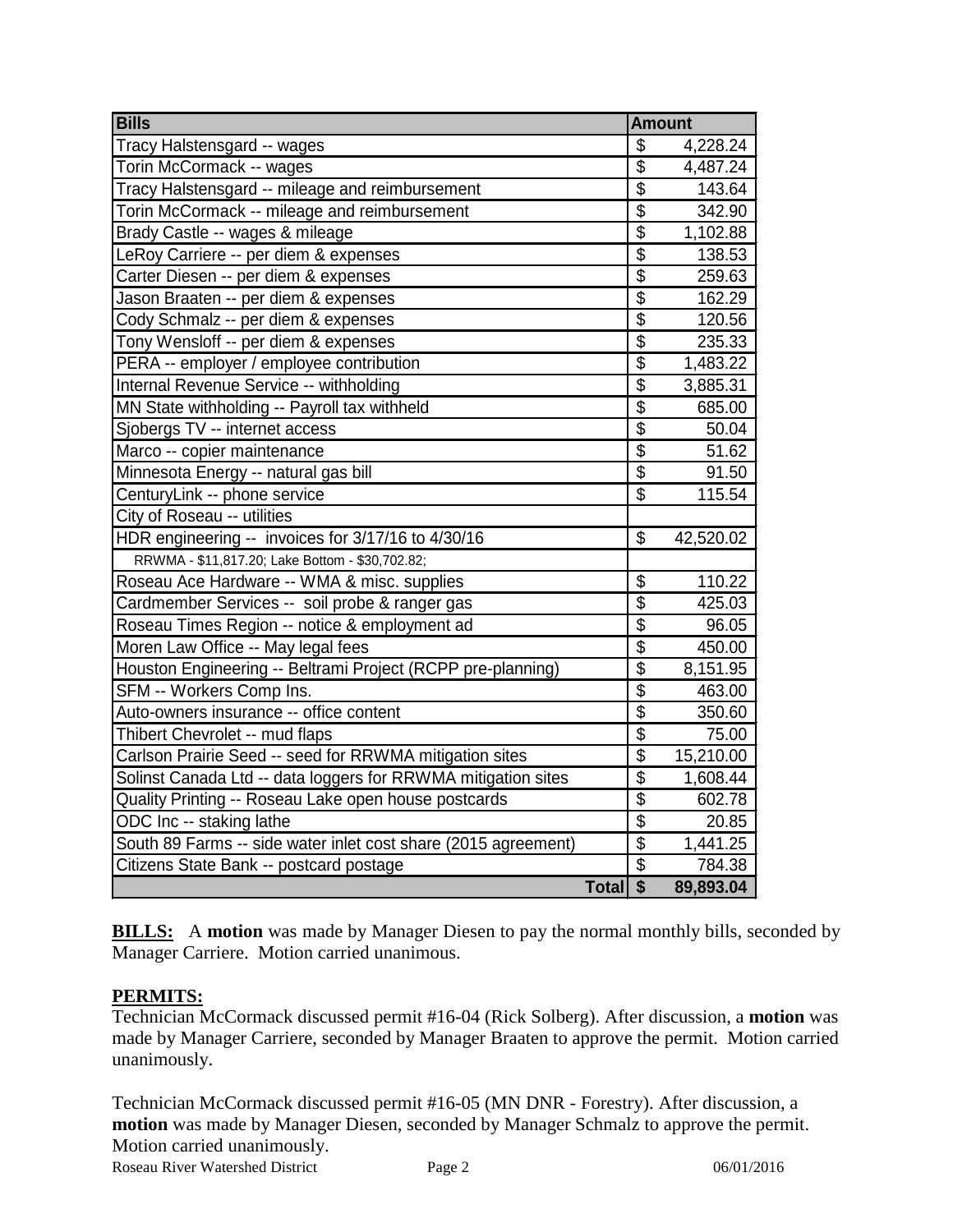Technician McCormack discussed permit #16-06 (MN DNR - Forestry). After discussion, a **motion** was made by Manager Braaten, seconded by Manager Carriere to approve the permit. Motion carried unanimously.

Technician McCormack discussed permit #16-07 (Kevin Schumacher ). After discussion, a **motion** was made by Manager Diesen, seconded by Manager Schmalz to approve the permit for an 18" CMP. Motion carried unanimously.

Technician McCormack discussed permit #16-09 (Stafford Township). Chairman Wensloff abstained from discussion. After discussion, a **motion** was made by Manager Diesen, seconded by Manager Schmalz to approve the permit. Motion carried with Chairman Wensloff abstaining.

Technician McCormack discussed permit #16-10 (Eugene Skoglund). After discussion, a **motion** was made by Manager Carriere, seconded by Manager Diesen to approve the permit. Motion carried unanimously.

Technician McCormack discussed permit #16-11 (Isaac Erickson). After discussion, a **motion** was made by Manager Braaten, seconded by Manager Carriere to approve the permit. Motion carried unanimously.

Technician McCormack discussed permit #16-12 (Isaac Erickson). After discussion, a **motion** was made by Manager Carriere, seconded by Manager Schmalz to approve the permit. Motion carried unanimously.

**DELEGATIONS:** Torris Bakken, Spruce Township Board, and Wayne Bicker, blade operator, met with the board to discuss the township road along Hay Creek (County Ditch 7). Torris Bakken asked the board to again consider doing something to help the township with the road issue. Chairman Wensloff asked for direction from the board. Engineer Dalager discussed the current condition of the road and made suggestion as to how the problem areas could be addressed. Mr. Bakken disagreed with Engineer Dalager stating that the areas needed to be dug up and re-compacted. Mr. Bicker stated he felt the fabric needed to be removed and gravel added to create a crown on the road so that water will run off. He also stated that in his opinion there wasn't enough gravel covering the fabric initially. There was discussion on the District setting precedence. Attorney Moren gave the legal opinion. Her advice to the Watershed District was that the District could not expend funds on this road. County Commissioners Roger Falk asked if the state funding for the project had been closed out. It was stated that all project funding had been closed out. Commissioner Todd Miller discussed the construction of the road and verbal agreement with Spruce township. Mr. Miller didn't know if there were any formal minutes to state as such. He also stated that Spruce Township cost shared on the repair of the first half mile where the fabric had been removed. Mr. Miller stated that Spruce Township was aware that the road was being constructed from available material and graveled. They were also aware that the Township would be responsible for maintenance. A **motion** was made by Manager Braaten, seconded by Manager Carriere to deny the request for financial contribution to the maintenance/repair of the road. Motion carried unanimously.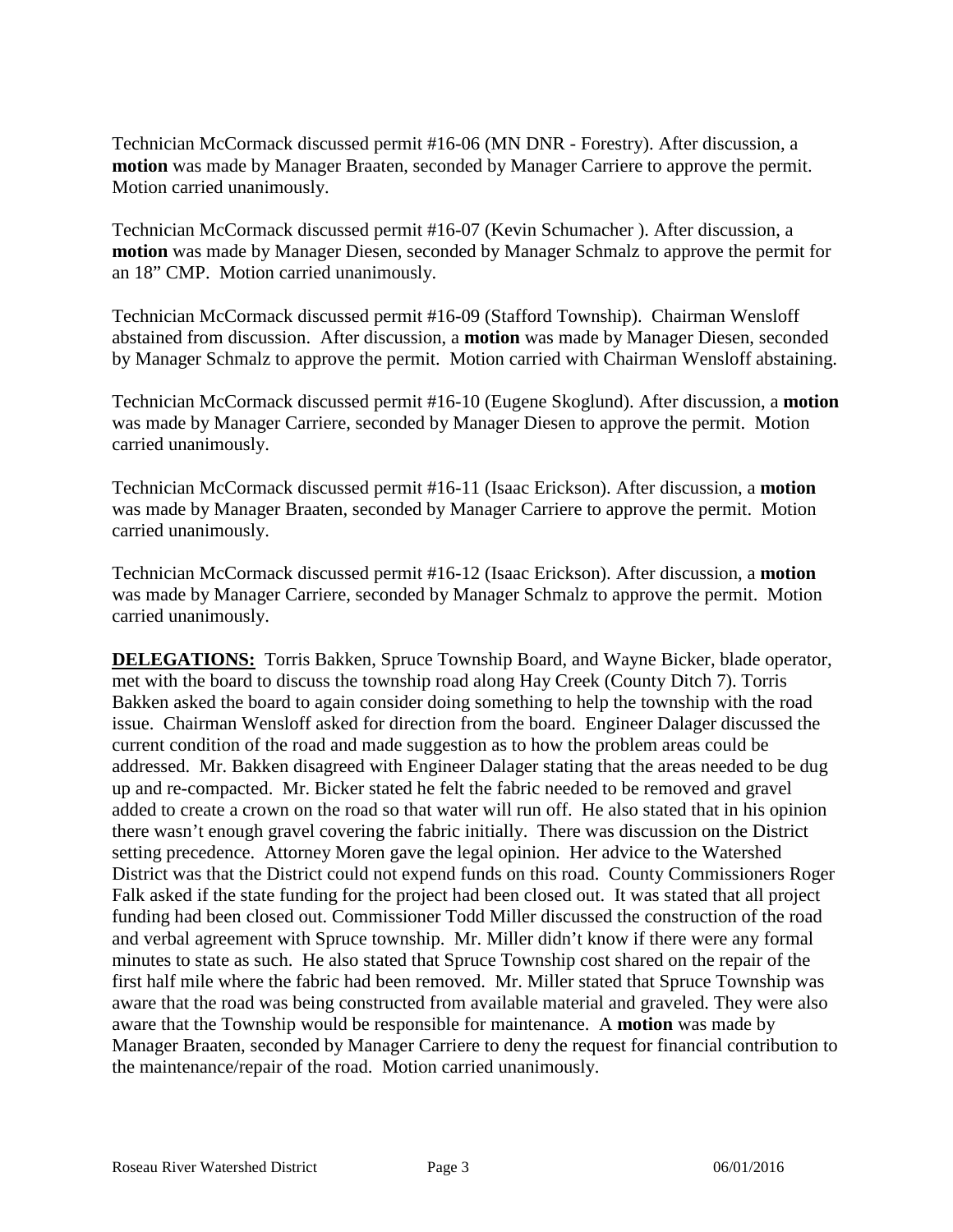# **PROJECTS:**

**RRWMA:** Engineer Dalager stated that construction will began June 1 (as of today), weather permitting. Technician McCormack updated the board on the mitigation site work. Administrator Halstensgard updated the board on project funding. The RRWMB Step III submittal will be finalized at the June board meeting.

**Roseau Lake Project:** Engineer Dalager gave the board a presentation on the Roseau Lake Preliminary Engineer's Report. An Open House is scheduled for June  $16<sup>th</sup>$  from  $3:30 - 6:00$  p.m. at the City Center.

**Beltrami:** An Open House has been scheduled as outlined in the RCPP public outreach initiatives. The Open House will be July  $11<sup>th</sup>$  from  $3:00 - 6:00$  p.m. at the City Center.

**Ditch 8:** Technician McCormack updated the board on the ongoing planning for the Clean Water Fund grant projects. There was discussion on funding the local portion of the costs.

**PTMApp:** Administrator Halstensgard gave an update on the discussions taking place with Chuck Fritz, International Water Institute, Henry VanOffelen, MN DNR / RRWMB, and Matt Fischer, BWSR on work that needs to be completed for the project. We will be talking to our Canadian counterparts to see what their interest is in the project.

## **REPORTS:**

**RRWMB:** Manager Carriere discussed the following items:

- RRWMA Step III submittal
- US Army COE request for funding for a dedicated RCPP personnel
- Chad Konickson has replaced Tamara Cameron as the Regulator Branch Chief of the St. Paul district
- Dan Thul is retiring at the end of the month. The RRWMB is having a retirement lunch for him after the meeting in TRF on June  $21^{st}$ .

**Administrator:** Report as submitted in the Administrator's Monthly Update.

**Technician:** Technician McCormack updated the board on the following items:

- Purchase of data loggers. A **motion** was made by Manager Diesen, seconded by Manager Carriere to purchase the data loggers. Motion carried unanimously.
- Norland Adapted Mitigation Plan
- Purchase ESRI software maintenance. A **motion** was made by Manager Carriere, seconded by Manager Schmalz to purchase the software maintenance. Motion carried unanimously.
- Norland landowner letter.

**OLD BUSINESS:** Administrator Halstensgard and Attorney Moren updated the board on the changes to the Buffer legislation.

**NEW BUSINESS:** There was no new business.